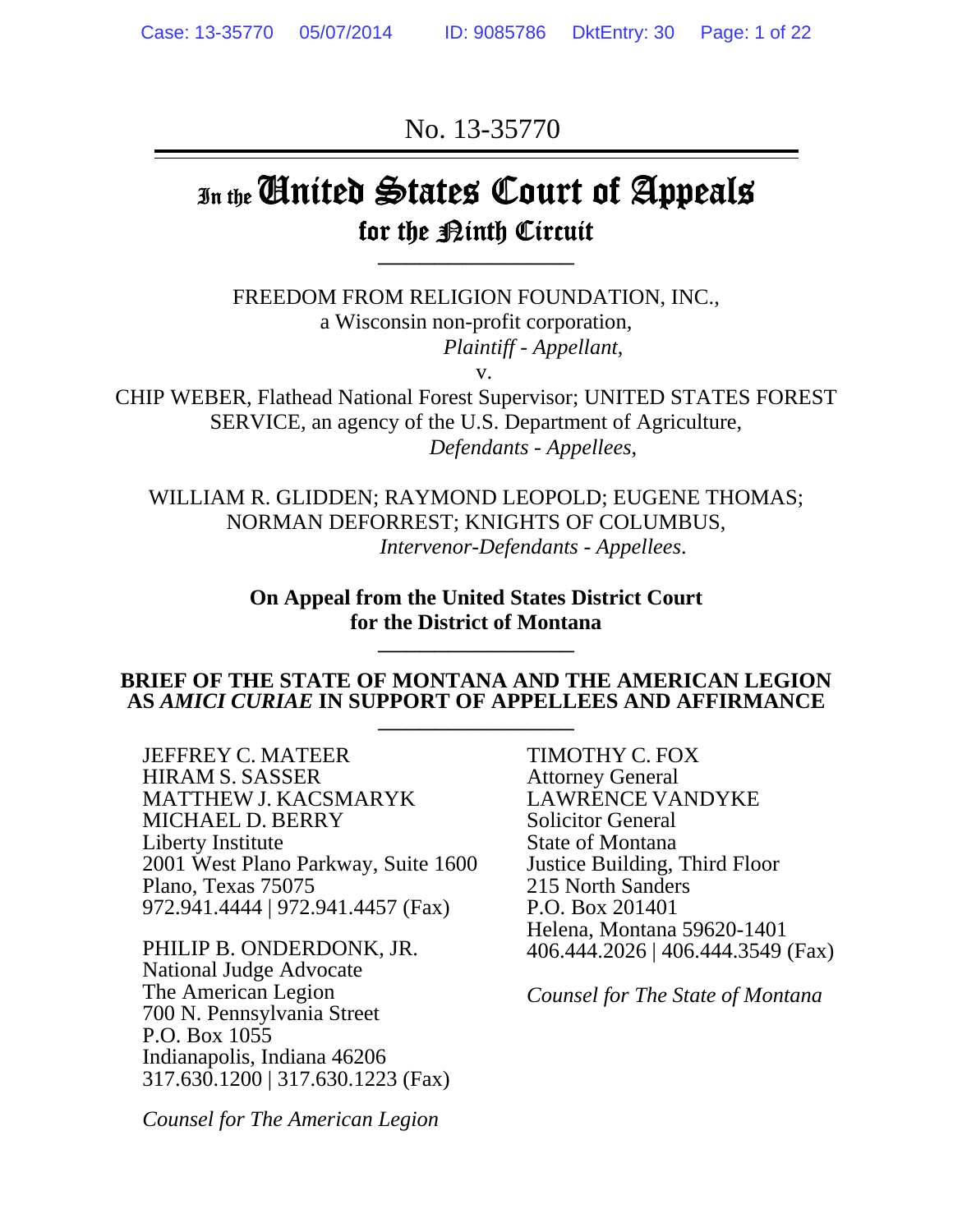#### **CIRCUIT RULE 26.1 DISCLOSURE STATEMENT**

 Pursuant to Rule 26.1 of the Federal Rules of Appellate Procedure, *Amici Curiae* State of Montana and The American Legion state the following:

If the party or amicus is a corporation:

i) Identify all its parent corporations, if any; and

None.

ii) List any publicly held company that owns 10% or more of the party's or amicus' stock:

None.

*/s/ Lawrence VanDyke*  LAWRENCE VANDYKE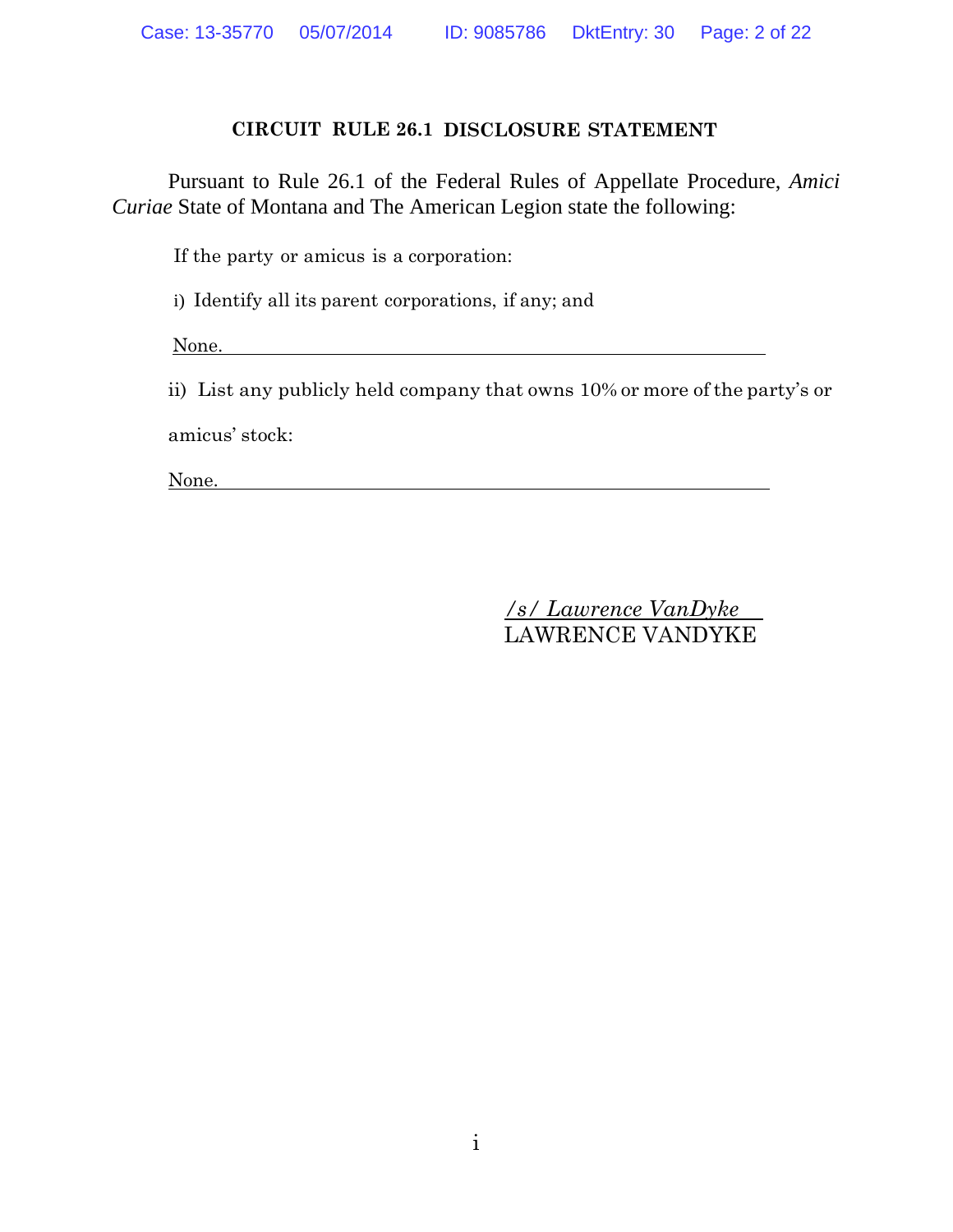## **TABLE OF CONTENTS**

| $\mathbf{I}$ . |                 |                                                                                                                                                                            |  |
|----------------|-----------------|----------------------------------------------------------------------------------------------------------------------------------------------------------------------------|--|
| $\Pi$ .        |                 |                                                                                                                                                                            |  |
| III.           |                 |                                                                                                                                                                            |  |
| IV.            |                 |                                                                                                                                                                            |  |
| V.             |                 |                                                                                                                                                                            |  |
|                | A.              | The Tenth Mountain Veterans Memorial constitutes the<br>private speech of the Kalispell Knights and is protected by<br>the First Amendment's Free Speech and Free Exercise |  |
|                | <b>B.</b>       | Removal of the Memorial would constitute impermissible<br>viewpoint discrimination, in violation of the First<br>Amendment's Free Speech                                   |  |
|                | $\mathcal{C}$ . | The First Amendment bars the select sandblasting of<br>religious symbols from the public                                                                                   |  |
| VI.            |                 |                                                                                                                                                                            |  |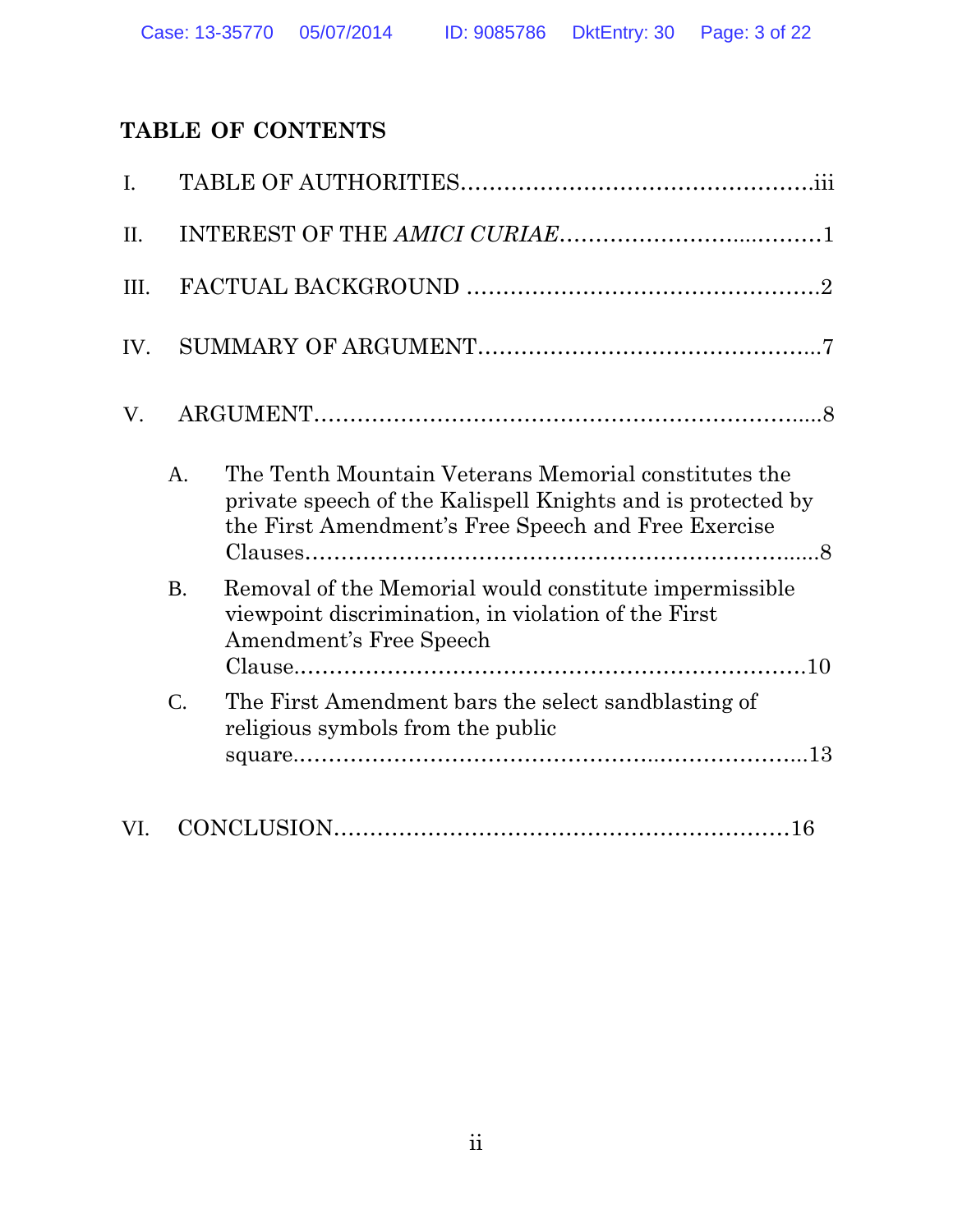## **I. TABLE OF AUTHORITIES.**

## **Constitutional Provisions**

U.S. Const. Amend. I…………………………………………………..*passim*

## **Cases**

| Capitol Square Review & Advisory Bd. v. Pinette, 515 U.S. 753         |  |
|-----------------------------------------------------------------------|--|
|                                                                       |  |
|                                                                       |  |
| Freedom From Religion Foundation, Inc. v. Weber, 951 F. Supp. 2d      |  |
| Good News Club v. Milford Central School, 533 U.S. 98 (2001)11, 12    |  |
|                                                                       |  |
| <i>Perry Educ. Ass'n v. Perry Local Educators' Ass'n, 460 U.S. 37</i> |  |
|                                                                       |  |
|                                                                       |  |
|                                                                       |  |
|                                                                       |  |

## **Other Authorities**

| 10 <sup>th</sup> Mountain Division Association, <i>Division Chronology</i> ,     |
|----------------------------------------------------------------------------------|
| http://www.10thmtndivassoc.org/chronology.htm (last visited Apr. 23,             |
|                                                                                  |
| Fort Drum: 10 <sup>th</sup> Mountain Division History, Postwar Growth of Skiing, |
| http://www.drum.army.mil/AboutFortDrum/Pages/hist_10thMountain                   |
|                                                                                  |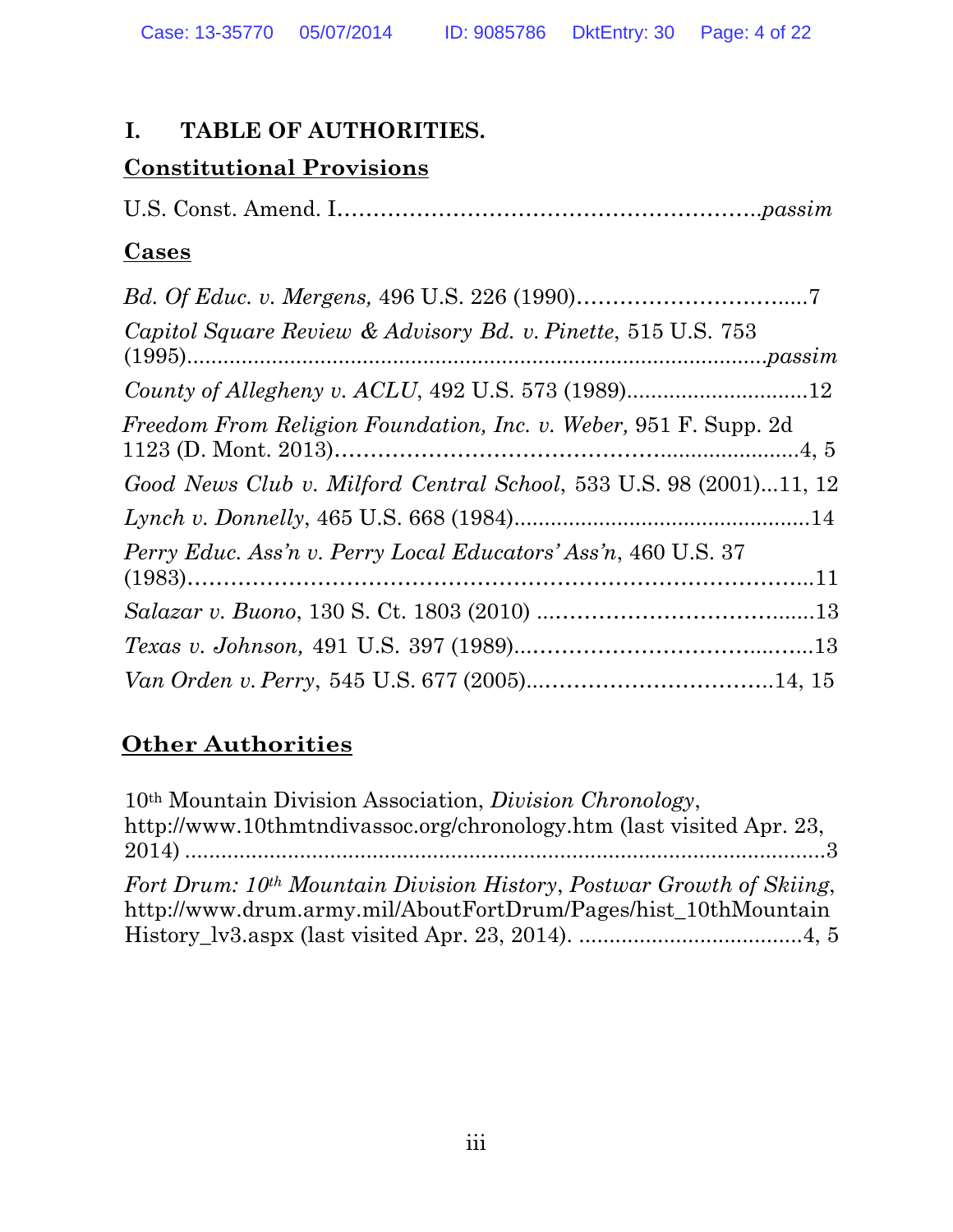### **II. INTEREST OF THE** *AMICI CURIAE***.**

Montana Attorney General Tim Fox and the Montana Department of Justice are charged with defending the legal rights of all Montanans, including those arising under the First Amendment to the United States Constitution. Here, Appellant threatens the First Amendment Free Speech and Free Exercise rights of the Montanans who erected the Tenth Mountain Division Veterans Memorial, as well as the generations of Montanans who have hiked and skied at the Whitefish Mountain Ski Resort. For nearly six decades, Montanans passing near the Memorial have stopped and honored the Tenth Mountain Division soldiers who fought and won battles in World War II. As discussed below, removal of the Memorial would constitute impermissible viewpoint discrimination, in violation of the same Constitution the Tenth Mountain Division and Montana's Attorney General have sworn to defend and uphold.

The American Legion is a veterans service organization representing approximately 2.4 million members in approximately 14,000 American Legion posts throughout the United States, its territories, and 20 foreign countries, including England, Australia,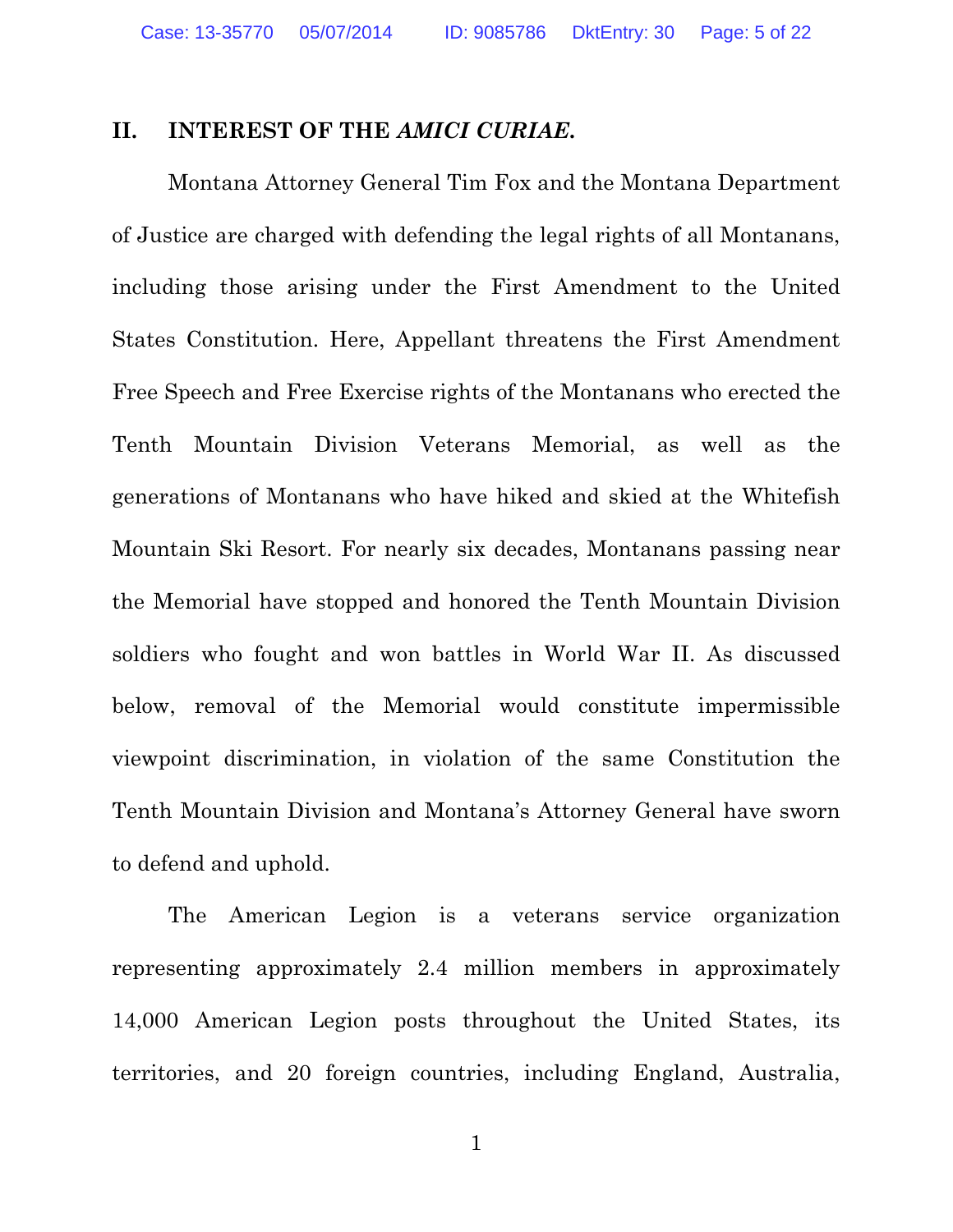Germany, Japan, Mexico, and the Philippines. Since its inception, The American Legion has maintained an ongoing concern and commitment to veterans and their families. The American Legion helps military veterans survive economic hardship and secure government benefits. It drafted and obtained passage of the first G.I. Bill, and its members were among the primary contributors to the national Vietnam Veterans Memorial. The American Legion works to promote social stability and well-being for those who honorably served our nation's common defense; and it strives to ensure that those veterans who sacrificed their lives for our country are properly remembered in local, state, and national veterans memorials.

The proper resolution of this case is a matter of great concern to The American Legion because removal of the Tenth Mountain Division Veterans Memorial would have a detrimental impact on The American Legion's ability to honor those who have and do serve our nation's armed forces.

#### **III. FACTUAL BACKGROUND.**

Today, the Tenth Mountain Division is a light infantry division of the United States Army based in Fort Drum, New York. But during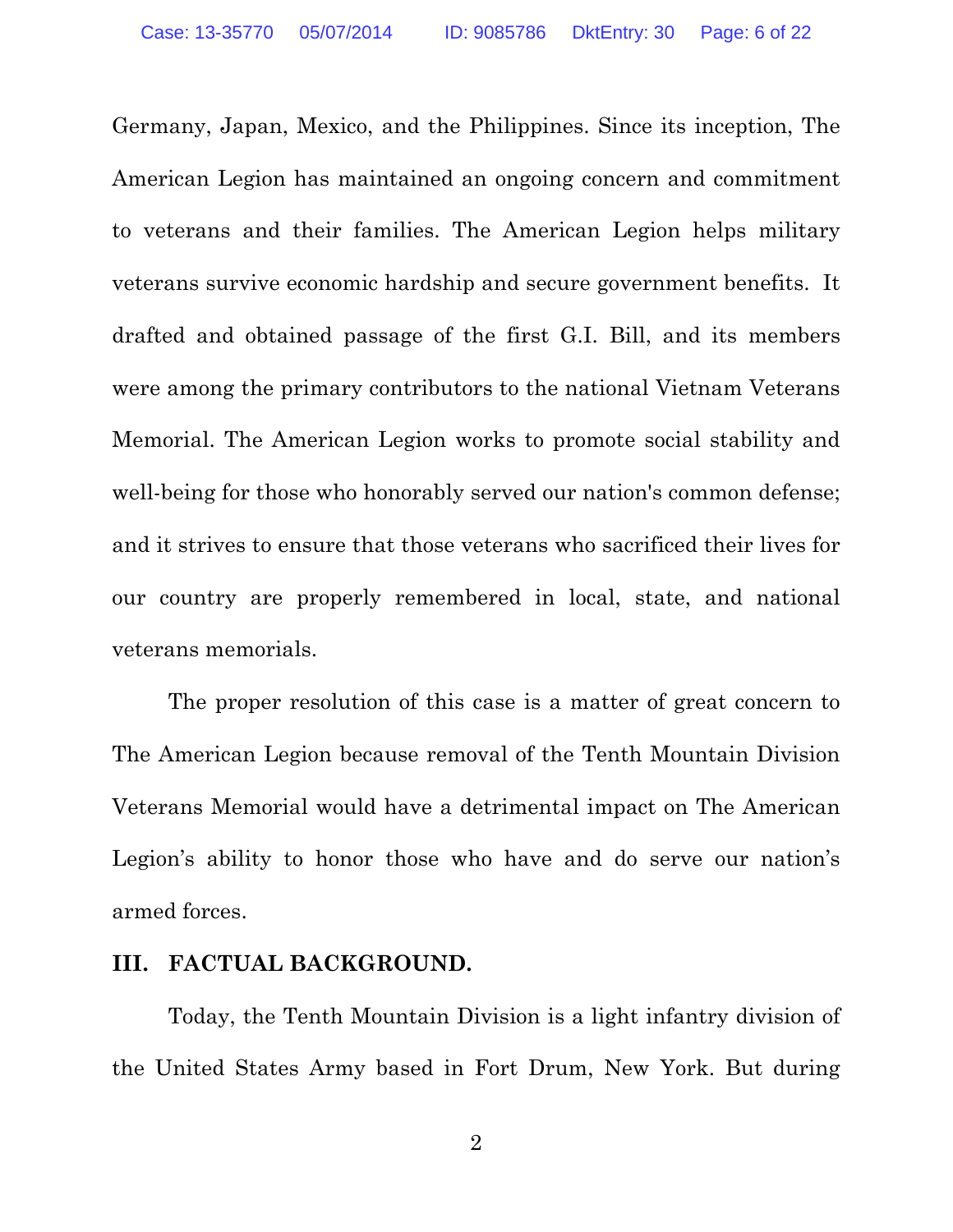World War II, the Tenth Mountain Division was a specialized unit that trained and fought in mountainous terrain and extreme weather conditions. At the time of its formation, the Army recognized that a "global war" required soldiers "trained in mountain and winter warfare." 10th Mountain Division Association, *Division Chronology*, available at http://10thmtndivassoc.org/chronology.htm (last visited Apr. 23, 2014.) The Division was activated in 1943, when Allied forces reached the mountains of Italy "in some of the roughest terrain in the country." 10th Mountain Division Association, *Division History*, available at http://10thmtndivassoc.org/dishistory.htm (last visited Apr. 23, 2014).

The Tenth Mountain Division was the only United States Army unit to utilize a civilian agency, the National Ski Patrol, to recruit its members. This unique feature attracted the best skiers of the day, and only those who completed the rigorous high-altitude mountain training went on to serve overseas. The Tenth Mountain Division earned a distinguished record and fearsome reputation fighting in the most treacherous terrain in Europe: the mountains of Italy, France, and Sweden. 10th Mountain Division Association, *Division History*.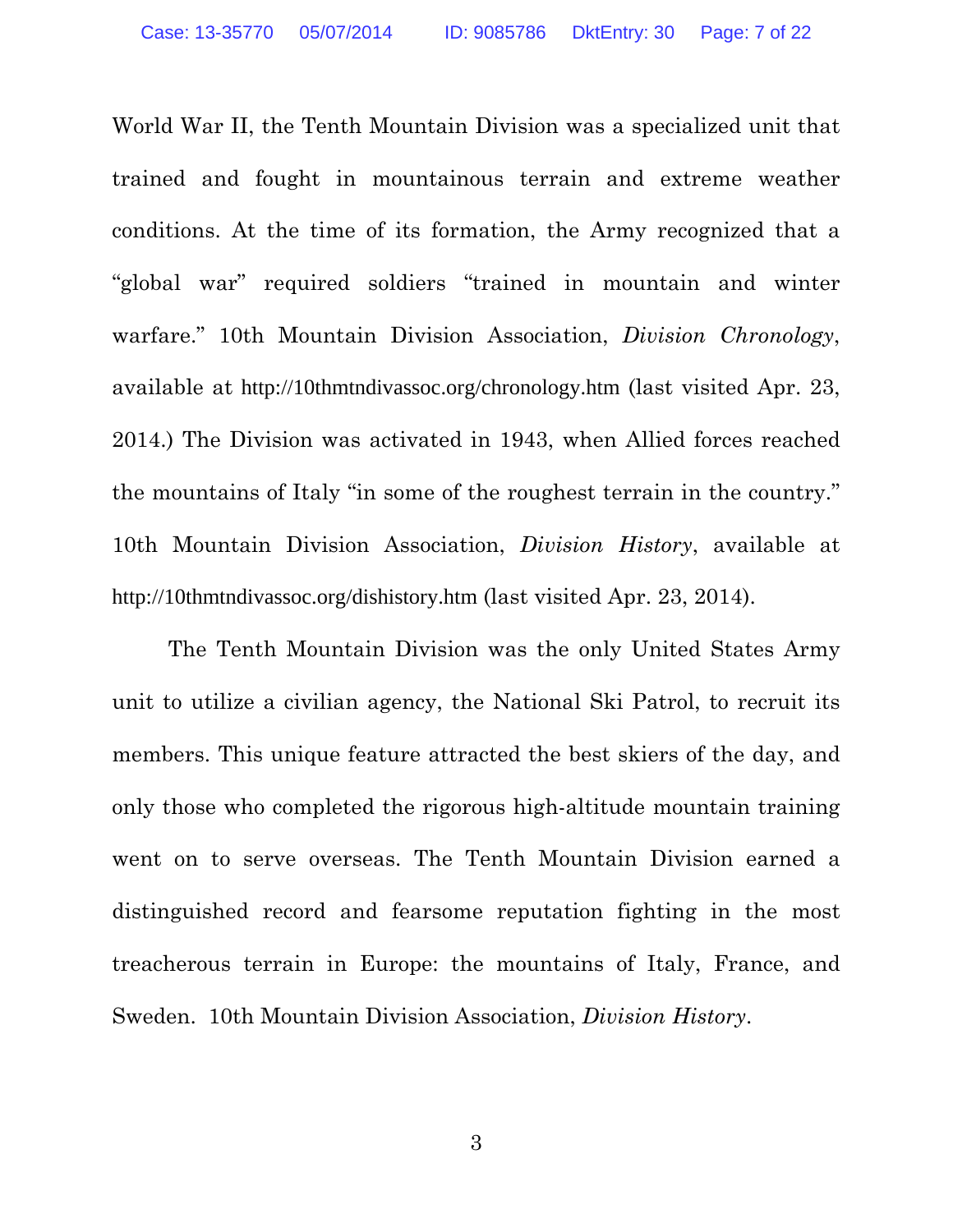The original members of the Tenth Mountain Division confronted horrible realities while fighting against the Third Reich. During a time when Jews, Christians, and other groups were killed by the thousands because of their faith and their ethnicity, members of the Tenth Mountain Division were deeply moved and consoled by the religious statues and shrines they observed in the war-ravaged towns and villages in the mountains of Europe. *Freedom From Religion Found. v. Weber*, 951 F. Supp. 2d 1123, 1126-27 (D. Mont. 2013). In these longstanding statues and shrines, many Tenth Mountain Division soldiers found reason to maintain faith and hope in the future. *Id*. at 1126-27.

Tenth Mountain Division veterans returned home to build and manage the post-war ski and outdoor recreation industry. Fort Drum: 10th Mountain Division History, available at http://www.drum.army.mil/AboutFortDrum/Pages/hist\_10thMountainH istory\_lv3.aspx ("Ex-soldiers from the 10th laid out ski hills, built ski lodges, designed ski lifts and improved ski equipment. . . . Vail, Aspen, Sugarbush, Crystal Mountain, and Whiteface Mountain are but a few of the ski resorts built by 10th Mountain veterans.") (last visited Apr. 23,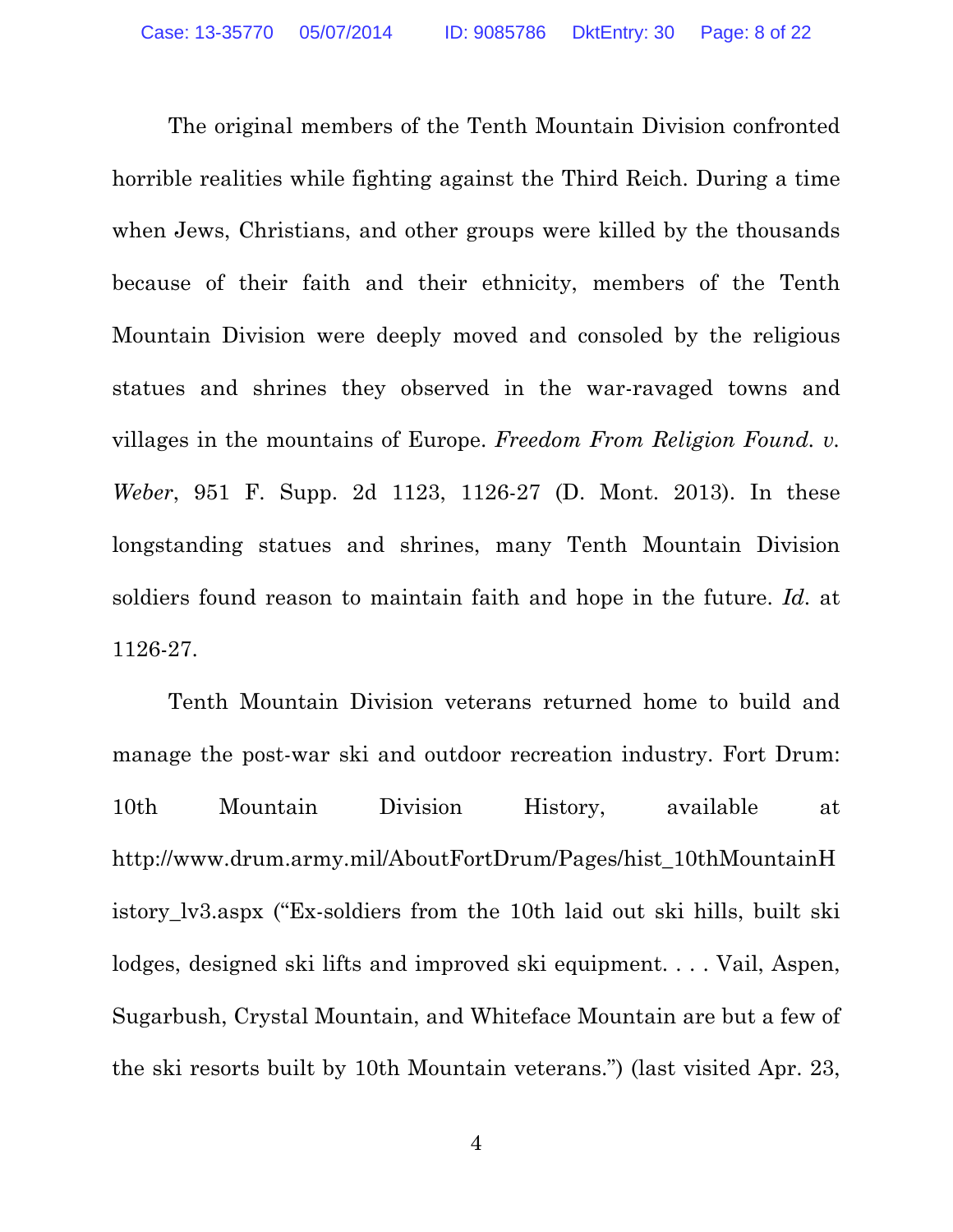2014); The 10th Mountain Division and the Boom in Post-War Skiing in America, available at http://voices.yahoo.com/the-10th-mountaindivision-boom-post-war-384375.html?cat=37 (last visited Apr. 23, 2014). Several settled around the Whitefish Mountain Ski Resort near Kalispell, Montana, and subsequently joined the Kalispell Knights of Columbus – a private organization (hereinafter the "Kalispell Knights").

United by their common memory of statues and shrines in World War II Europe, and wanting to erect a tribute to their unit and fellow soldiers, the Kalispell Knights applied for a Special Use Permit with the United States Forest Service to place a memorial on Big Mountain in the Whitefish Mountain Ski Resort area. *Weber*, 951 F. Supp. 2d at 1126. In 1953, the Kalispell Knights obtained a Special Use Permit to furnish and maintain a veterans memorial on federal land leased to the resort.

As designed and furnished by the Kalispell Knights, the veterans memorial is a tribute to the Tenth Mountain Division and its service during World War II. The Kalispell Knights completed construction in 1954 and have continued to exercise authority and control over the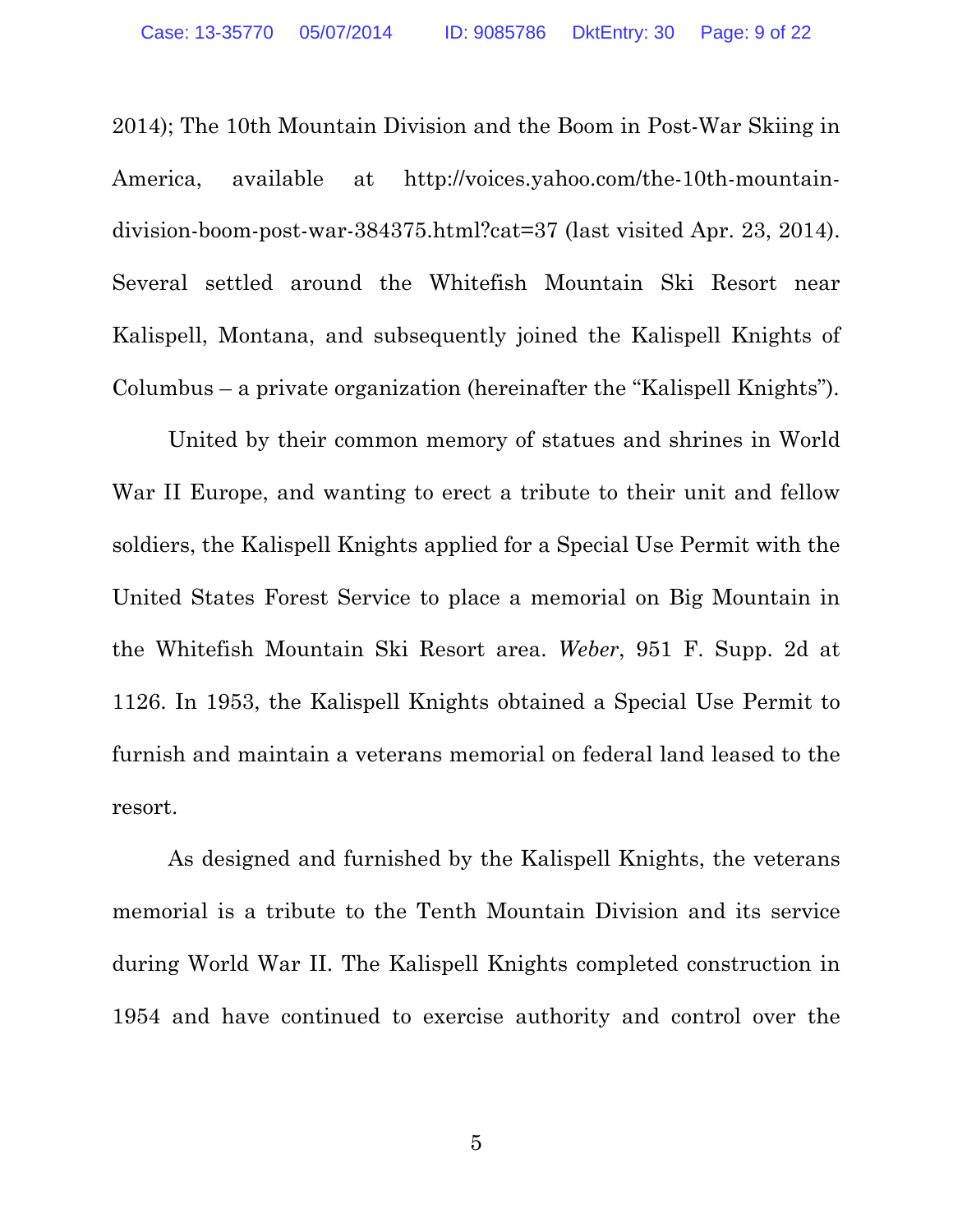veterans memorial without substantial assistance from the government (hereinafter the "Memorial").

The chosen location for the Memorial on Big Mountain was no accident. The Kalispell Knights who served in the 10th Mountain Division saw countless religious shrines in the mountains of Europe during World War II. The sanctums they observed were frequently located on well-worn paths that were accessible to skiers and hikers. Therefore, it was only natural that the Kalispell Knights wanted to locate their Memorial among the hiking paths and ski runs frequented by Big Mountain visitors.

Though the events transpired nearly six decades ago, the Kalispell Knights were clear in their purpose: the Memorial was placed on Big Mountain to honor the Tenth Mountain Division soldiers who fought and won World War II. Today, that intent is summarized in a nearby plaque:

When the troops started returning from WWII in Europe to their home in the Flathead Valley they brought with them many memories . . . some good, some bad. Some of these troops were members of the Knights of Columbus at St. Matthew's parish in Kalispell.

A common memory of their time in Italy and along the French and Swiss border was of the many religious shrines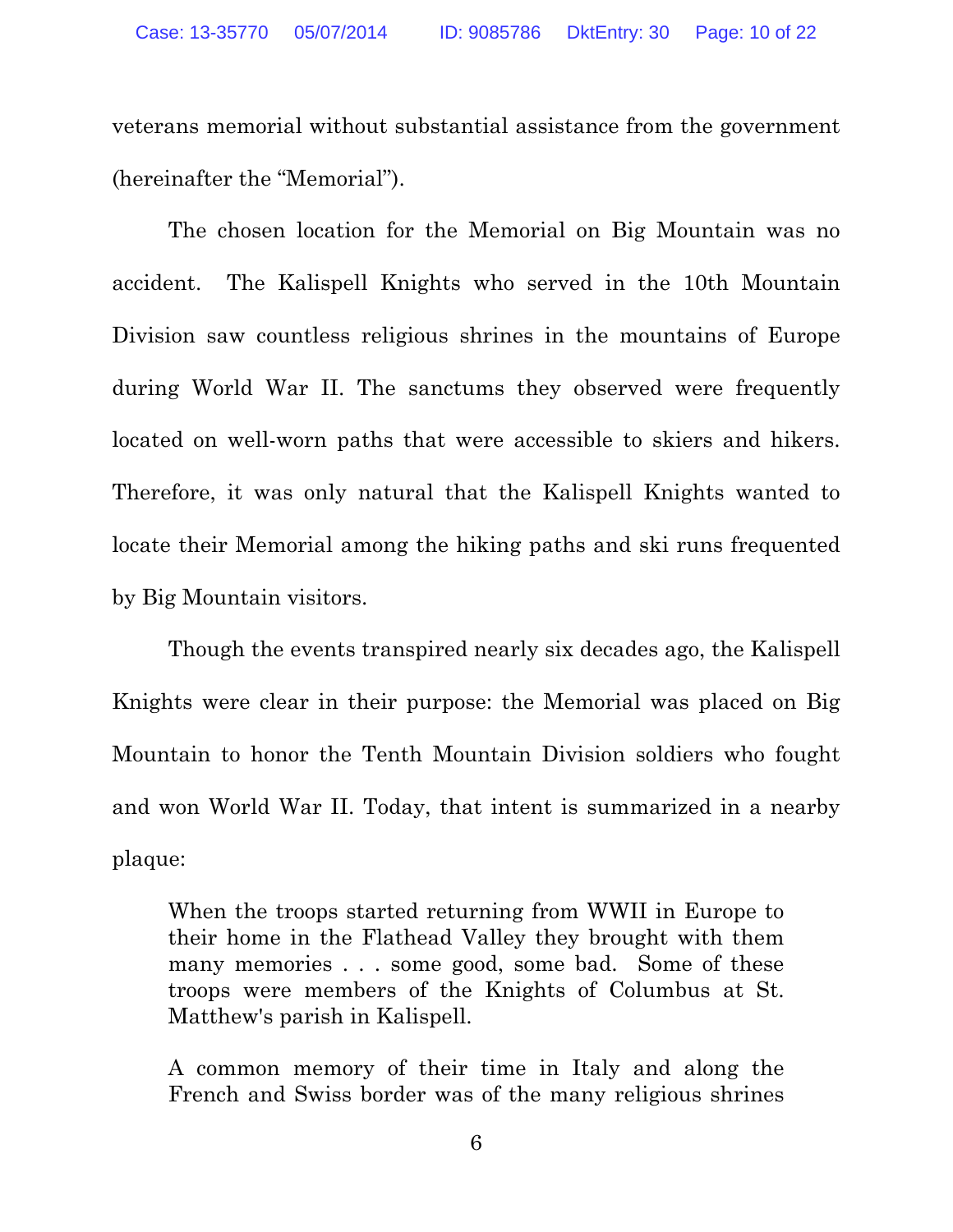and statues in the mountain communities. This started a dialogue with the U.S. Forest Service for leased land to place this statue of Jesus. On October 15, 1953 the U.S. Forest Service granted a permanent special use permit to the K of C Council #1328 for a 25ft x 25ft square for placement of the statue. A commission for the statue construction was given to the St. Paul Statuary in St. Paul, Minnesota. The statue was installed in 1955 and has been maintained by the Knights of Columbus from St. Matthew's ever since. We thank those brave troops that brought this special shrine of Christ to the Big Mountain and hope that you enjoy and respect it.

—Whitefish Mountain Resort, 2010.

United States District Court Order dated June 24, 2013, Case No. 9:12-

CV-00019-DLC, Doc. 104.

## **IV. SUMMARY OF THE ARGUMENT.**

The District Court should be affirmed. This case presents a straight-forward application of long-standing First Amendment principles. Based upon plain, binding precedent of the Supreme Court and this Court, the Memorial constitutes the private speech of the Kalispell Knights and is protected by the Free Speech and Free Exercise Clauses. Moreover, governmental removal of the Memorial would constitute impermissible viewpoint discrimination, as the First Amendment bars selective exclusion of religious symbols from the public square.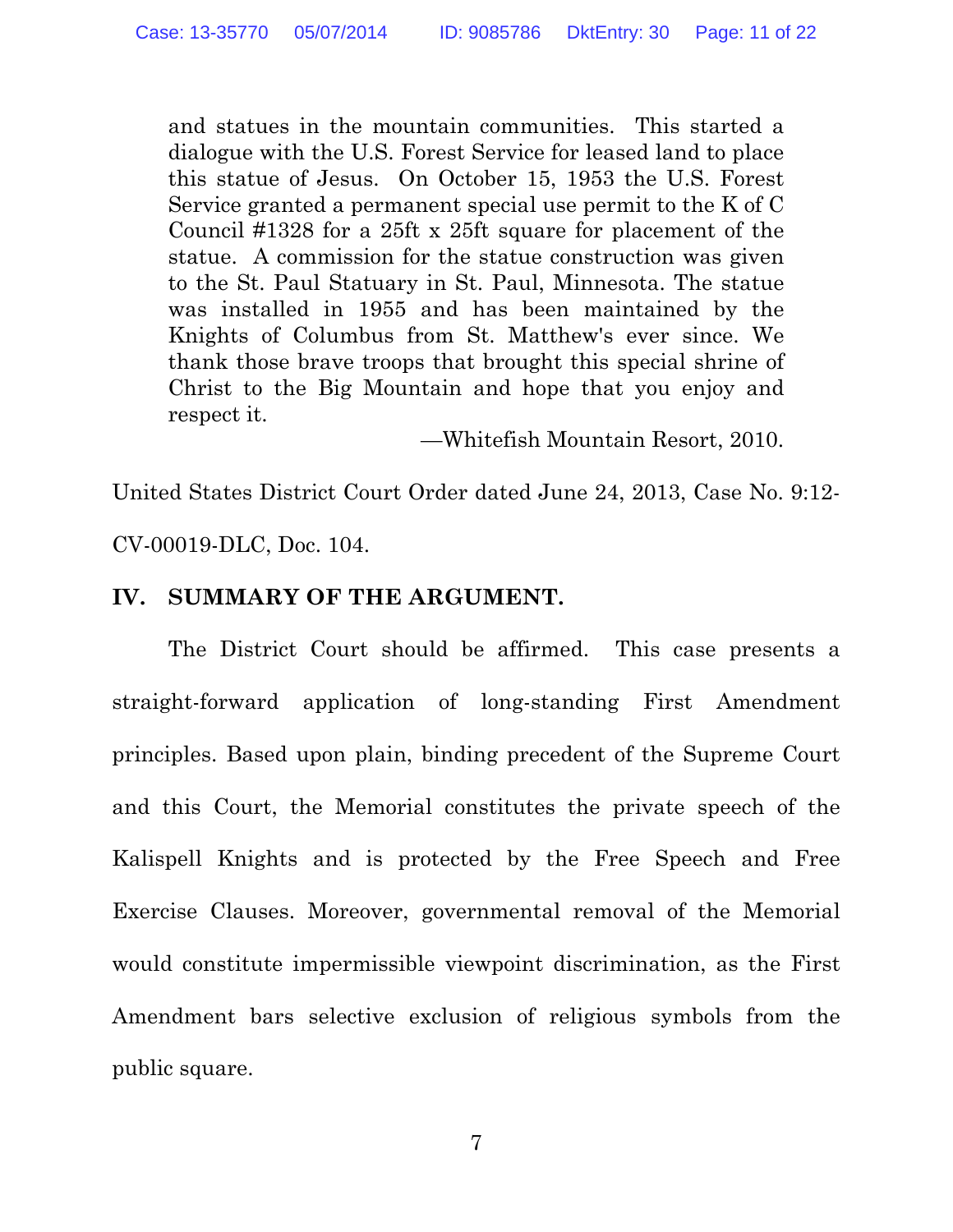### **V. ARGUMENT.**

The Memorial easily passes constitutional muster for at least three reasons. First, the Memorial constitutes the private speech of the Kalispell Knights and is therefore protected by the First Amendment's Free Speech and Free Exercise Clauses. Second, government removal of the Memorial would constitute impermissible viewpoint discrimination. Third, the First Amendment bars the select sandblasting of religious symbols from the public square.

**A. The Tenth Mountain Veterans Memorial constitutes the private speech of the Kalispell Knights and is therefore protected by the First Amendment's Free Speech and Free Exercise Clauses.** 

Appellant's arguments are misplaced for one simple reason: the Memorial is not government speech and therefore cannot violate the Establishment Clause. *See e.g.*, *Bd. of Educ. v. Mergens*, 496 U.S. 226, 248-49 (1990); *Capitol Square Review & Advisory Bd. v. Pinette*, 515 U.S. 753, 763-64 (1995). Rather, the Memorial is private speech protected by the Free Exercise and Free Speech Clauses of the First Amendment.

The Memorial's origin amply demonstrates that it is the private speech of the Kalispell Knights. The government did not place the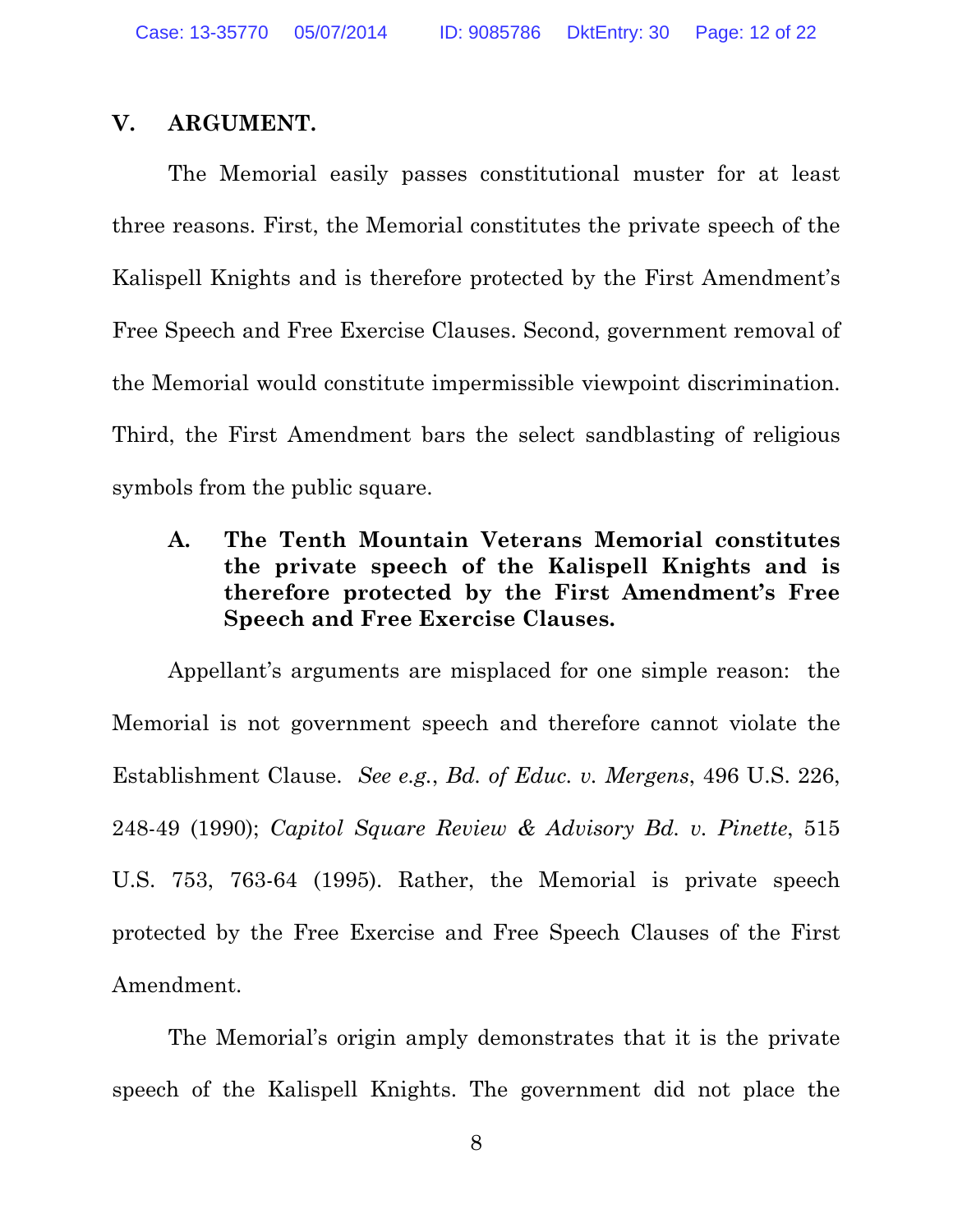Memorial atop Big Mountain. The government did not solicit donations for the Memorial, ask the Kalispell Knights to build it, or install it once it was fabricated. Nor did the Kalispell Knights ever donate the Memorial to the government or relinquish control of it to government agents. Instead, the Kalispell Knights applied for and received a special-use permit – that is, a renewing lease arrangement that allows the Knights to conduct private activity on a small piece of Big Mountain land in the Whitefish Mountain Ski Resort.

The Memorial's history since its inception only confirms its status as private speech. When the Memorial was in need of repair, the Forest Service did not take possession of it or take responsibility for making improvements. Instead, the Forest Service contacted the Kalispell Knights and requested that they "maintain a presentable area" around the Memorial – which the Kalispell Knights promptly did. Furthermore, the plaque next to the Memorial – installed by the privately-owned Whitefish Mountain Ski Resort, without prompting from the Kalispell Knights – makes clear that the Tenth Mountain Division veterans were inspired by religious statues and shrines in Europe and leased the land to build a similar Memorial on Big Mountain. The plaque thanks the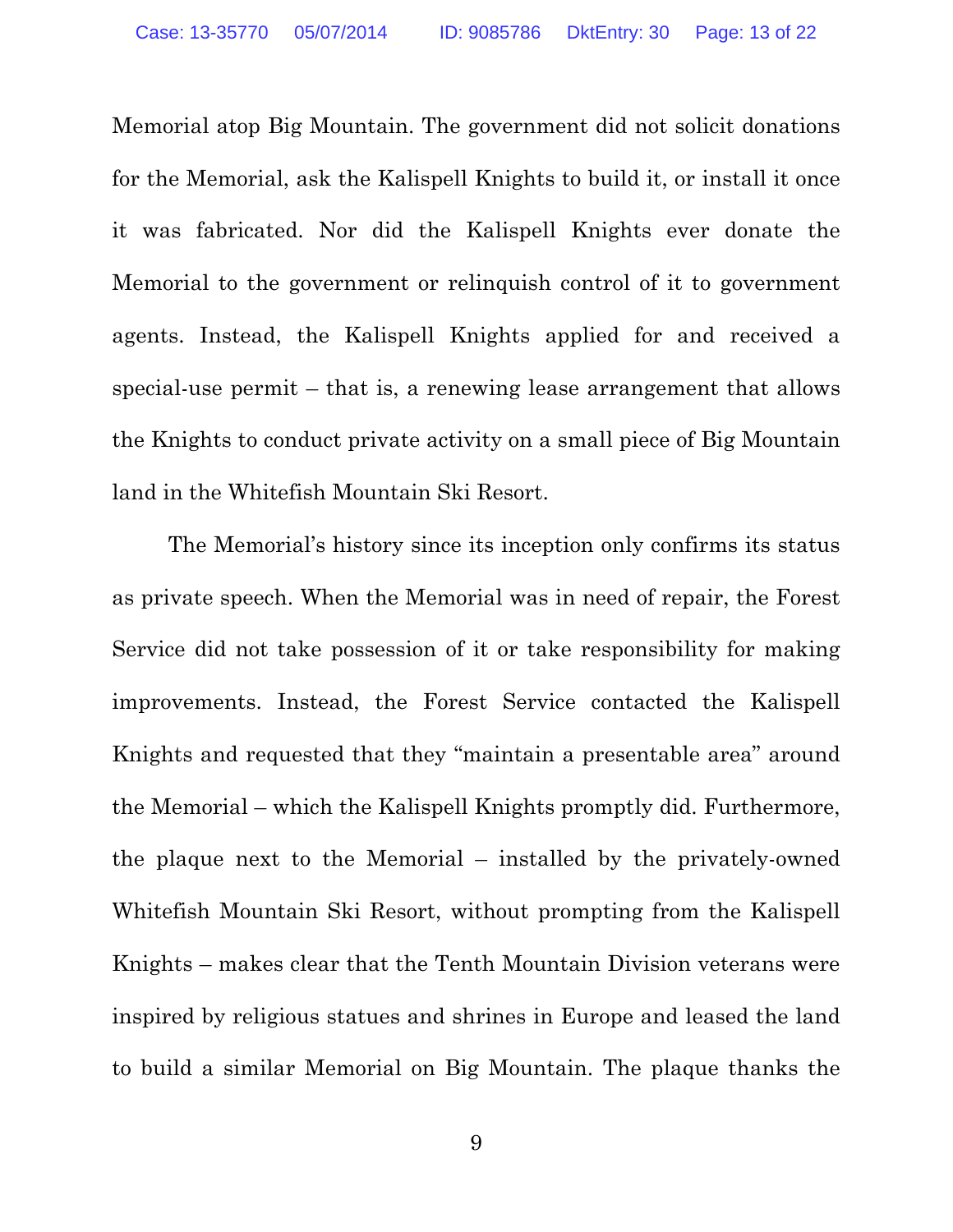"brave troops" who brought the statue to the mountain. It does not mention the government except to note that a permit was granted.

An individual citizen cannot violate the Establishment Clause. Only the government's own speech can violate the Establishment Clause. Private citizens are guaranteed the right to free speech, to express their own views, beliefs, ideas, and messages without interference from the government. "[T]here is a crucial difference between *government* speech endorsing religion, which the Establishment Clause forbids, and *private* speech endorsing religion, which the Free Speech and Free Exercise Clauses protect." *Pinette*, 515 U.S. at 765 (citing *Mergens*, 496 U.S. at 250) (emphasis in original).

The Kalispell Knights obtained a special-use permit to erect *their own* Memorial. The messages put forward by the Memorial – both historic and religious – represent the private speech of private citizens, not of the government itself, and are protected by the First Amendment.

## **B. Removal of the Memorial would constitute impermissible viewpoint discrimination, in violation of the First Amendment's Free Speech Clause.**

There are approximately 72,000 active Special Use Permits in the United States Forest Service system. This Special Use Permit and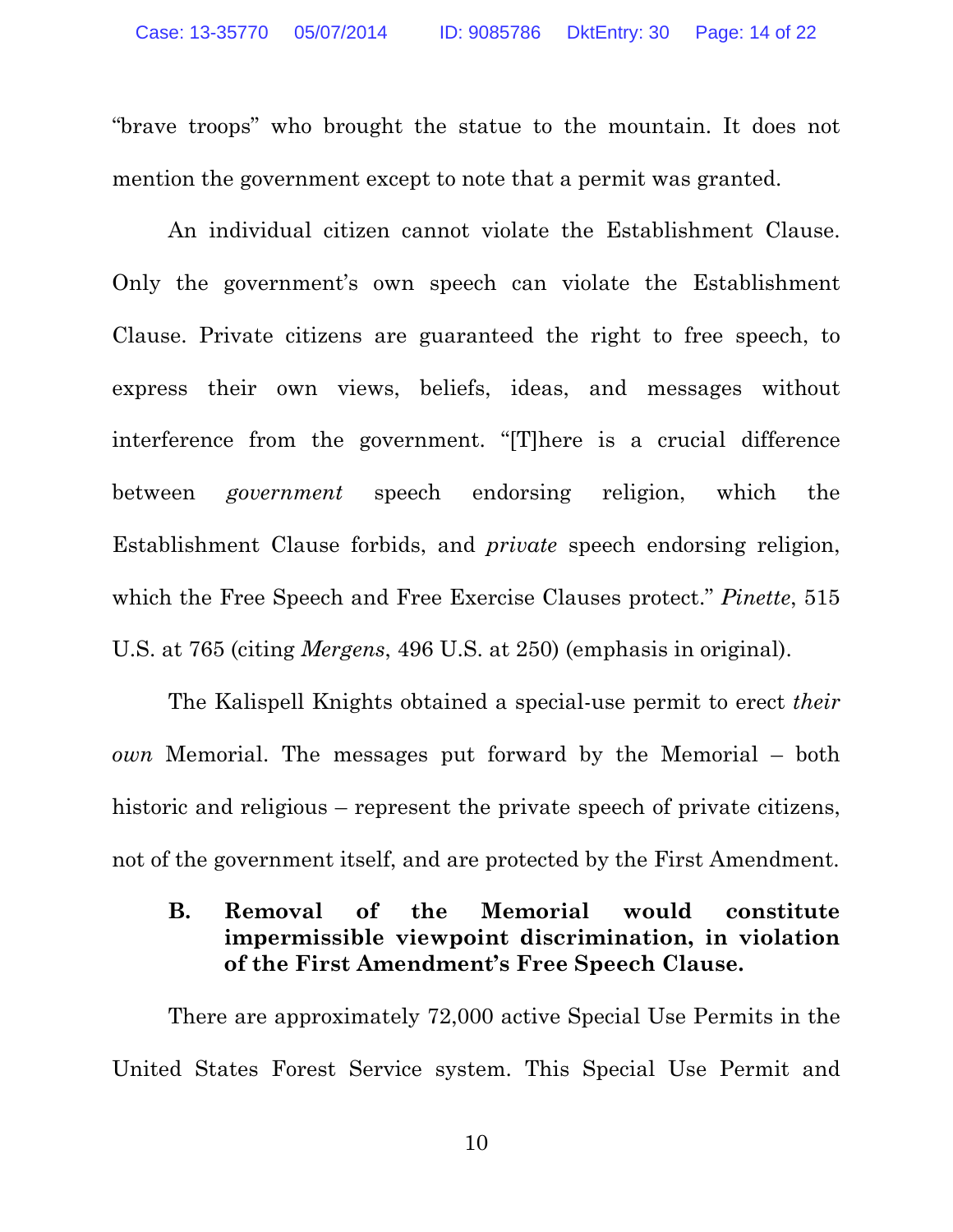Memorial has been open to public use and expression for nearly six decades. Whatever the status of the forum – public, limited public, or non-public – the Memorial cannot be removed on the basis of its religious content: government removal of the Memorial would constitute impermissible viewpoint discrimination. *Good News Club v. Milford Central School*, 533 U.S. 98, 106 (2001); *Perry Educ. Ass'n v. Perry Local Educators' Ass'n*, 460 U.S. 37, 46 (1983) (Forum analysis is irrelevant where, as here, the issue is viewpoint discrimination).

The Kalispell Knights erected the Memorial as a tribute to their Tenth Mountain Division comrades. The government cannot exclude them or their message simply because their chosen method happens to contain religious imagery. The Supreme Court is unequivocal on this point: "[S]peech discussing otherwise permissible subjects cannot be excluded from a limited public forum on the ground that the subject is discussed from a religious viewpoint." *Good News Club*, 533 U.S. at 112.

The Supreme Court has repeatedly addressed cases involving private religious expression, public forums, content-based regulations, and a State's interest in complying with the Establishment Clause. In every case, the Court struck down restrictions on religious content. *See*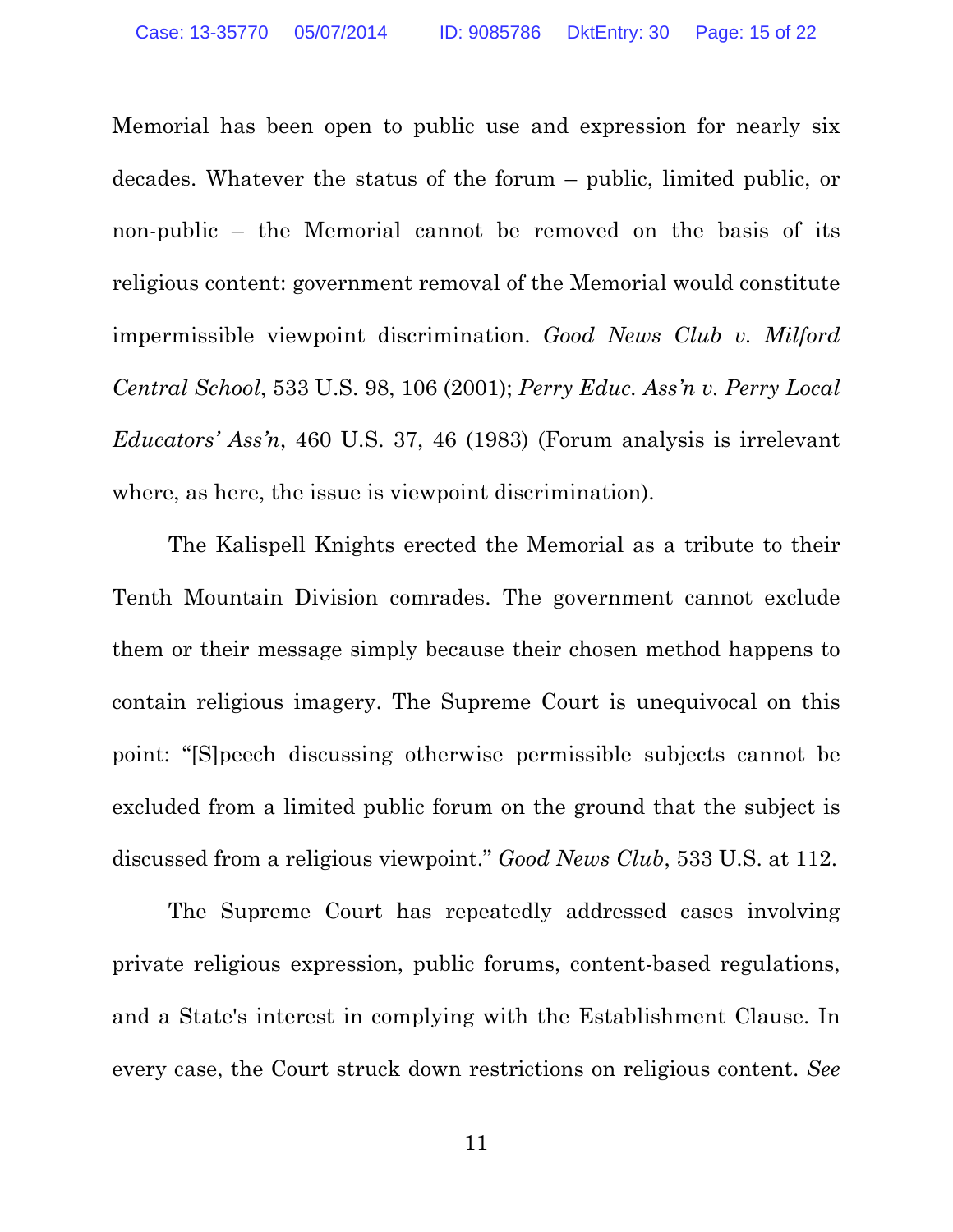*Pinette*, 515 U.S. at 762, 770; *Good News Club*, 533 U.S. at 112. The Memorial presents all of the same "determinative" factors present in those cases: "The State did not sponsor [the Knights'] expression, the expression was made on government property that had been opened to the public for speech, and permission was requested through the same application process and on the same terms required of other groups." *Pinette*, 515 U.S. at 763. In cases like this one, "religious expression" cannot violate the Establishment Clause." *Id*. at 770.

Moreover, it does not matter that an observer might mistake the Knights' private speech for officially endorsed religious expression. In order to constitute "endorsement," the government must be engaged in promotion or favoritism. *County of Allegheny v. ACLU*, 492 U.S. 573, 593 (1989). No such favoritism exists when the government simply treats a religious speaker impartially. The fact that someone might "attribute to a neutrally behaving government private religious expression" does not transform otherwise-valid action into a constitutional violation. *Pinette*, 515 U.S. at 764. "Given an open forum and private sponsorship, erroneous conclusions do not count." *Id*. at 765.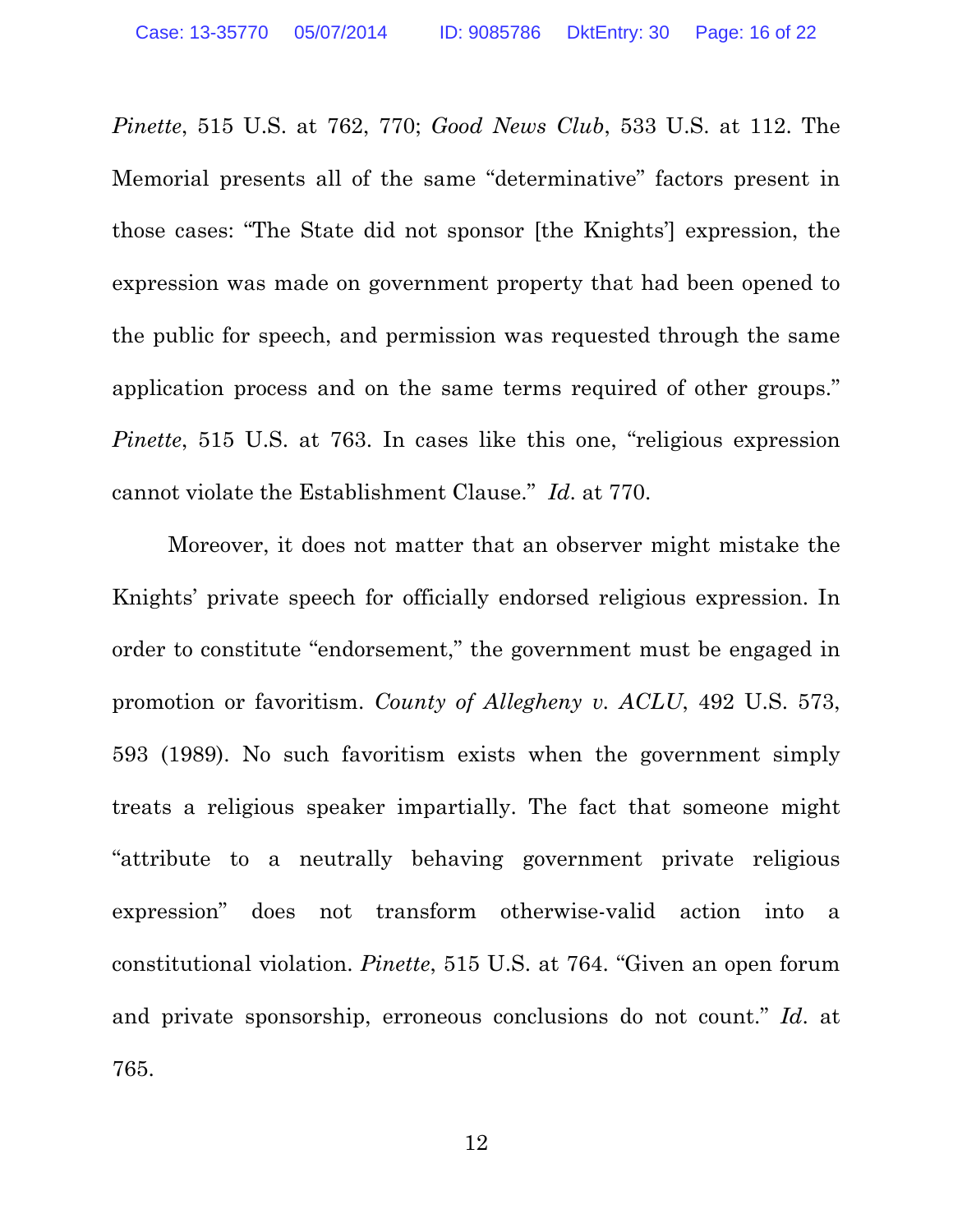With equal force, the Supreme Court has rejected "heckler vetoes" based on subjective discomfort with religious symbols. It is a "bedrock principle underlying the First Amendment" that "the government may not prohibit the expression of an idea simply because society" – or a few members of it – "finds the idea itself offensive or disagreeable." *Texas v. Johnson*, 491 U. S. 397, 414 (1989). That is why the Supreme Court ruled in *Pinette* that even a widely-reviled group, the Ku Klux Klan, had the right to erect a religious icon in a public forum. If the Klan has the right to erect a white cross just yards away from the Ohio state capitol building, certainly the Kalispell Knights have the right to maintain the Memorial on the slope below Chair 2 at the Whitefish Mountain Resort.

### **C. The First Amendment bars the select sandblasting of religious symbols from the public square.**

While the Establishment Clause does not apply in this case, even if it did, the "goal of avoiding governmental endorsement does not require eradication of all religious symbols in the public realm." *Salazar v. Buono*, 130 S. Ct. 1803, 1818 (2010). The Memorial at issue here contains religious imagery, but its purpose is to honor veterans. The choice of a Jesus statue is somewhat unique – but that is because it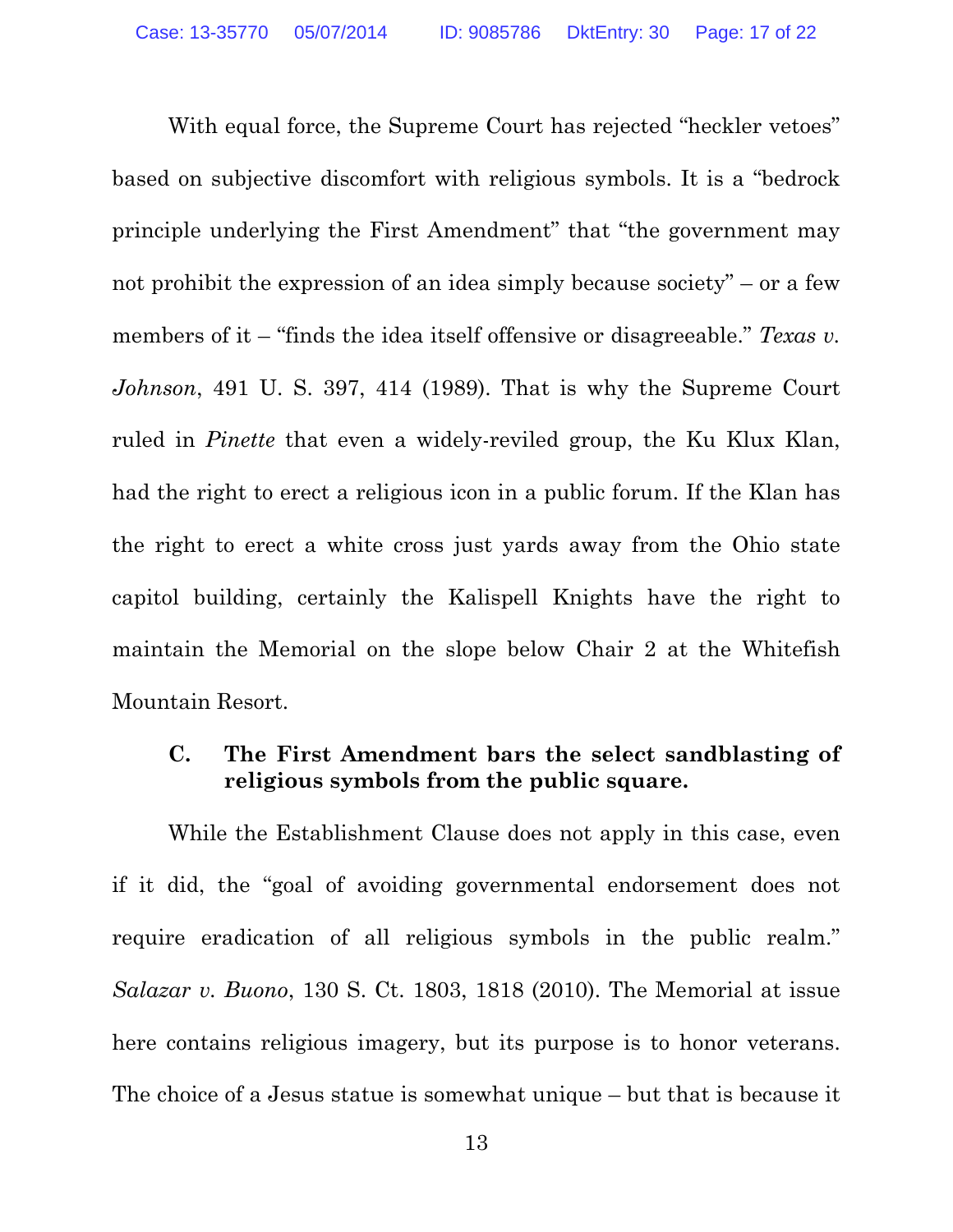is a unique veterans memorial for a unique unit that fought under unique circumstances. Tearing down this memorial simply because of its use of religious imagery to convey a secular message "evince[s] a hostility to religion" that is constitutionally problematic. *Van Orden v. Perry*, 545 U.S. 677, 684 (2005).

Plainly, "simply having religious content or promoting a message consistent with a religious doctrine does not run afoul of the Establishment Clause." *Id*. at 690. That is especially true when the display – such as the Memorial at issue here – serves the wholly secular purpose of honoring fallen members of the Tenth Mountain Division.

In analyzing this type of "passive monument" under the Establishment Clause, the Supreme Court has said it is driven by the "nature of the monument and by our Nation's history." *Van Orden*, 545 U.S. at 686. Because we have an "unbroken history of official acknowledgment by all three branches of government of religion's role in American life," the depiction of Jesus, who is both an historical and religious figure, does not *per se* render the Memorial impermissible. *Lynch*, 465 U.S. at 674. The Memorial was built with the intent of honoring and remembering the Tenth Mountain Division veterans who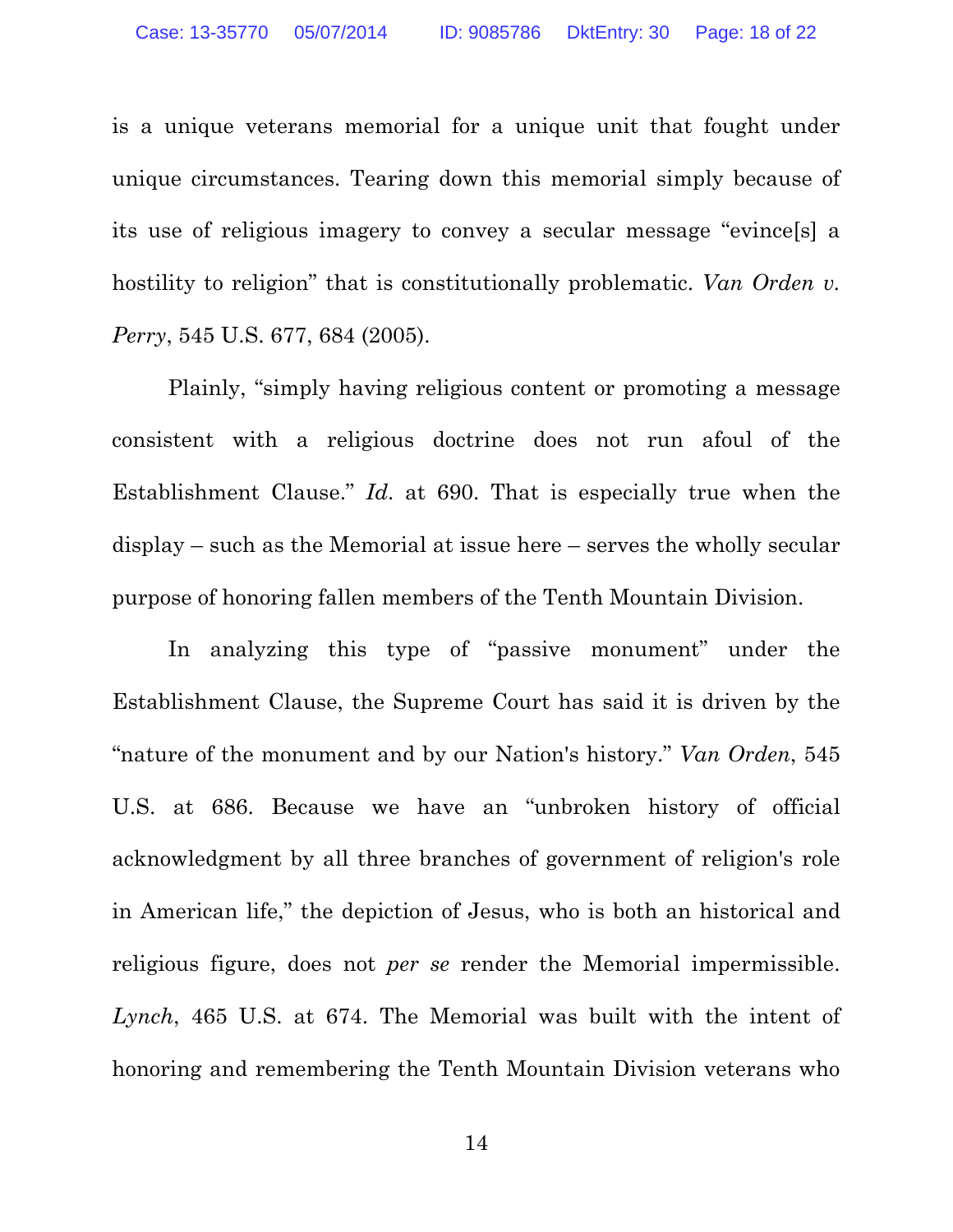fought and won many battles in World War  $II - a$  secular and noble purpose. It stands alongside a plaque that explains this intent and the reason the Kalispell Knights chose a figure of Jesus for this purpose. In these circumstances, the monument has, at the very least, a "dual significance, partaking of both religion and government," that cannot be said to violate the Establishment Clause. *Van Orden*, 545 U.S. at 692.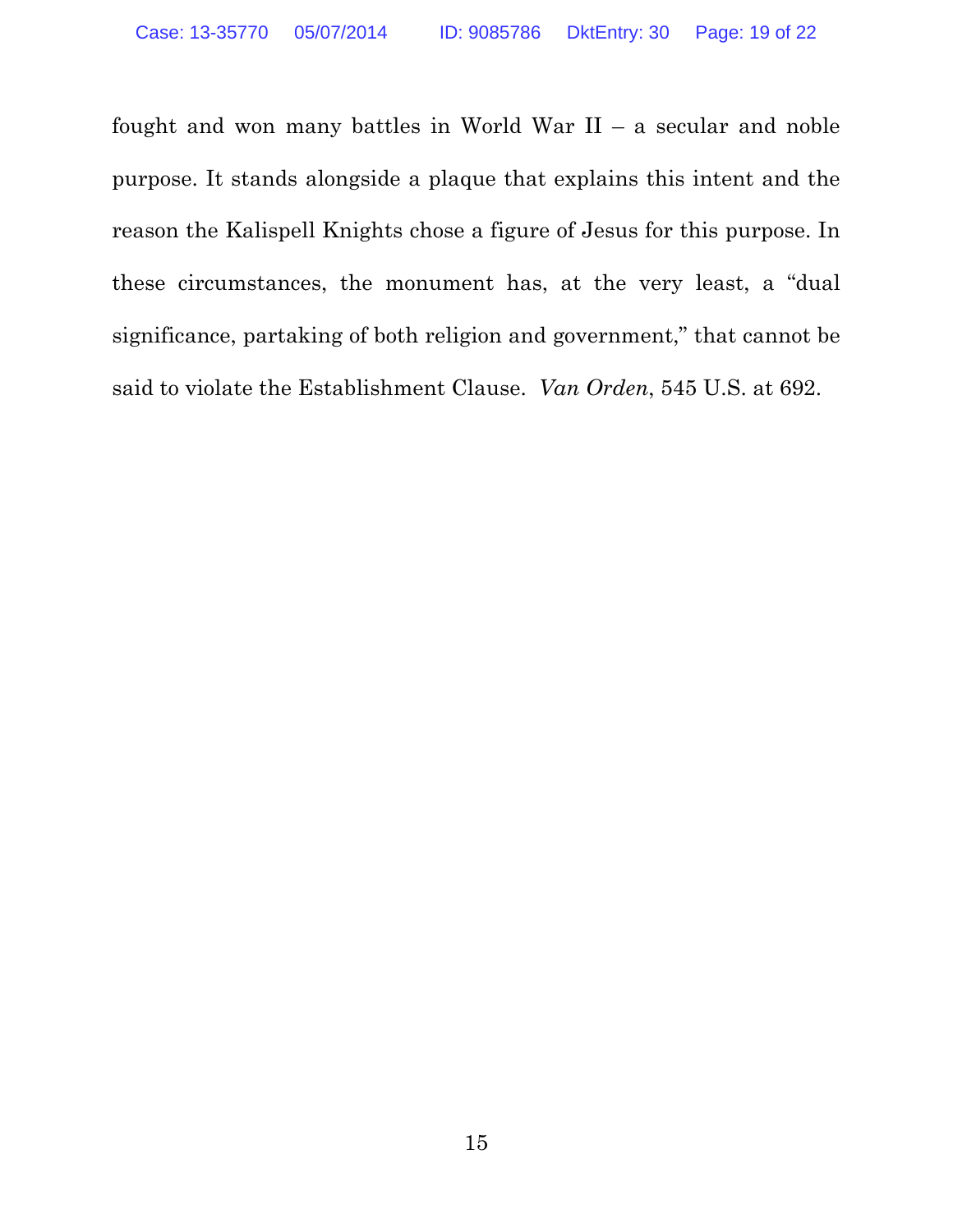### **VI. CONCLUSION**

Allowing the Tenth Mountain Veterans Memorial to remain on Big Mountain does not create a constitutional violation simply because it is a statue of Jesus. But removing it because it is a statue of Jesus does create both impermissible viewpoint-discrimination and a content-based restriction of the Kalispell Knights' private speech.

The judgment of the District Court should be affirmed. The Tenth Mountain Division Veterans Memorial is private speech protected by the Free Speech and Free Exercise Clauses of the First Amendment.

*/s/ Jeffrey C. Mateer*  JEFFREY C. MATEER HIRAM S. SASSER MATTHEW J. KACSMARYK MICHAEL D. BERRY Liberty Institute 2001 West Plano Parkway Suite 1600 Plano, Texas 75075

PHILIP B. ONDERDONK, JR. The American Legion 700 N. Pennsylvania Street P.O. Box 1055 Indianapolis, Indiana 46206

*Counsel for The American Legion* 

*/s/ Lawrence VanDyke*  TIMOTHY C. FOX LAWRENCE VANDYKE *Counsel of Record*  State of Montana Justice Building, Third Floor 215 North Sanders P.O. Box 201401 Helena, Montana 59620-1401

*Counsel for The State of Montana*

Dated May 7, 2014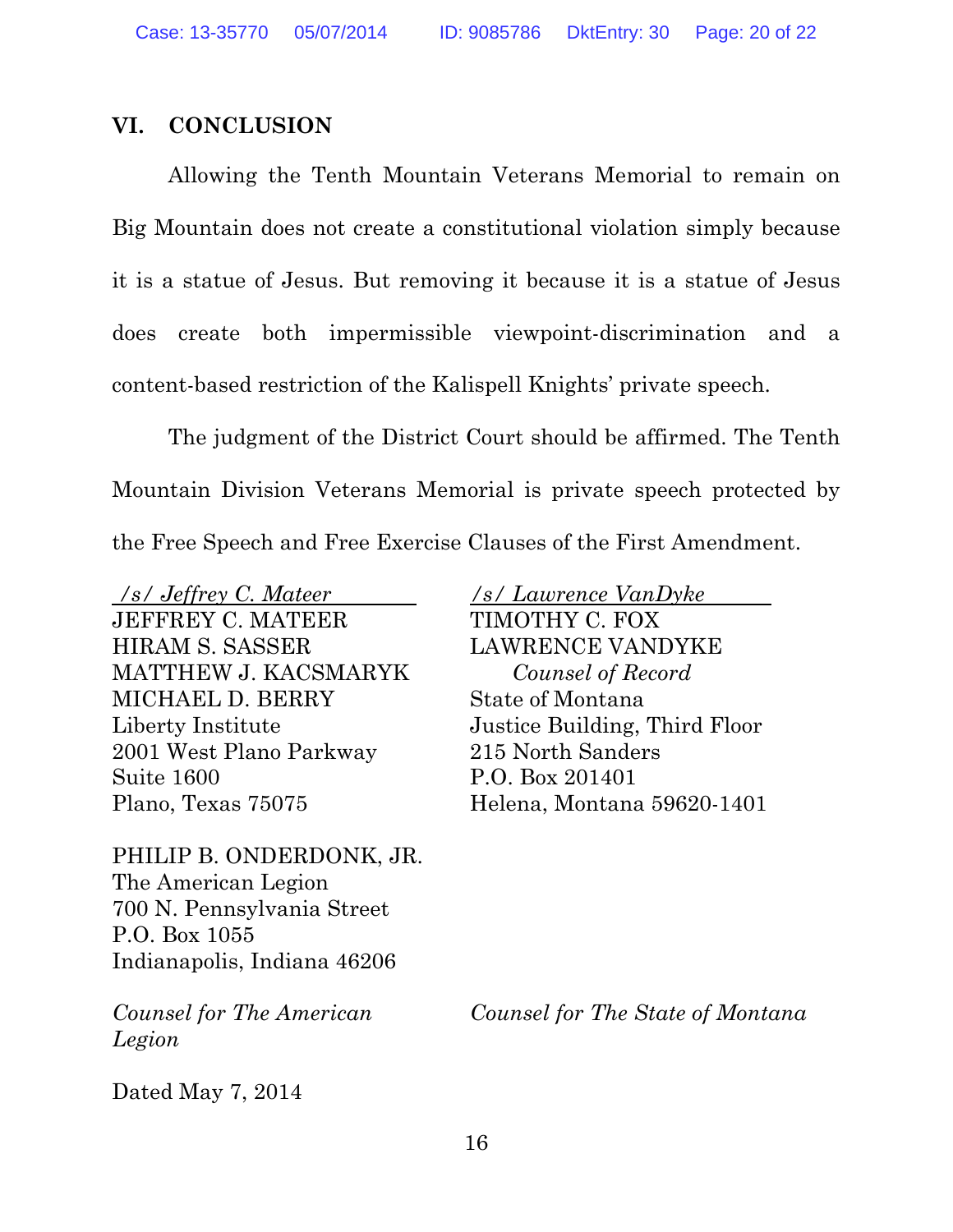### **CERTIFICATE OF COMPLIANCE WITH FEDERAL RULE OF APPELLATE PROCEDURE 32(a)**

I hereby certify that the foregoing document was prepared with Microsoft Word using Century Schoolbook 14-point proportionallyspaced font. In accordance with Fed. R. App. P.  $29(d)$  and  $32(a)(7)$ , the brief contains 2,817 words, excluding the parts of the brief exempt by Fed. R. App. P. 32(a)(7)(B)(iii).

I declare under penalty of perjury that the foregoing is true and correct.

Dated this 7th day of May, 2014.

 */s/ Lawrence VanDyke*  LAWRENCE VANDYKE